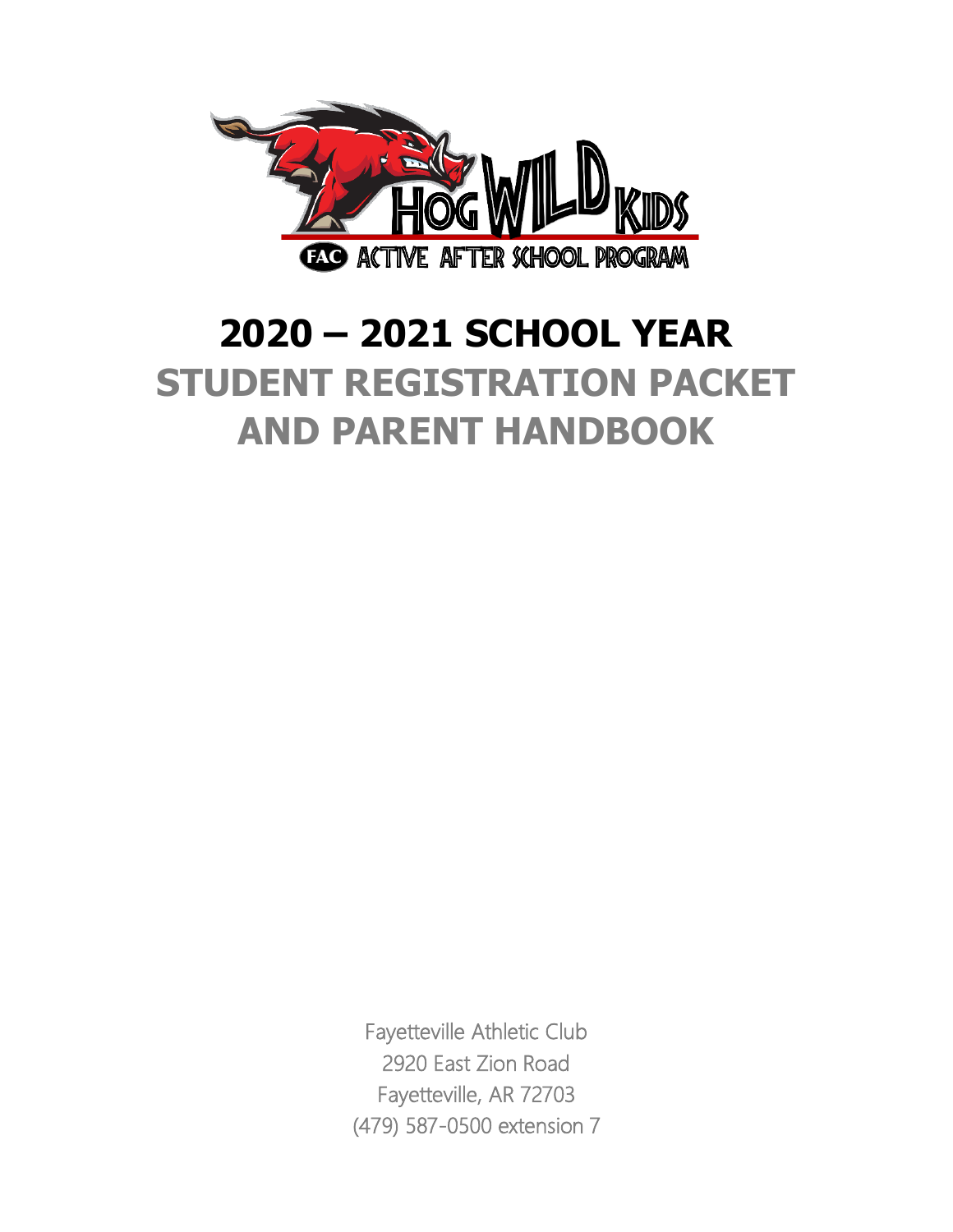|        | HOG WILD KIDS AFTER SCHOOL PROGRAM REGISTRATION FORM                                                                                                                                                                                                                                                                                                                                                                                                                                                                                                                                                                                                                                                                                                                                                             |                                                                                                                                                                                                                    |                               |                 |             |                      |             |                                        |
|--------|------------------------------------------------------------------------------------------------------------------------------------------------------------------------------------------------------------------------------------------------------------------------------------------------------------------------------------------------------------------------------------------------------------------------------------------------------------------------------------------------------------------------------------------------------------------------------------------------------------------------------------------------------------------------------------------------------------------------------------------------------------------------------------------------------------------|--------------------------------------------------------------------------------------------------------------------------------------------------------------------------------------------------------------------|-------------------------------|-----------------|-------------|----------------------|-------------|----------------------------------------|
|        | STUDENT'S NAME (and nickname if applicable):                                                                                                                                                                                                                                                                                                                                                                                                                                                                                                                                                                                                                                                                                                                                                                     |                                                                                                                                                                                                                    | Circle one:<br>Male<br>Female | Student age:    |             | Birthdate:           | Grade:      |                                        |
|        | Child's Street Address                                                                                                                                                                                                                                                                                                                                                                                                                                                                                                                                                                                                                                                                                                                                                                                           |                                                                                                                                                                                                                    | City:                         |                 |             | State.               | Zip:        |                                        |
|        | Please circle your child's school:<br>Butterfield                                                                                                                                                                                                                                                                                                                                                                                                                                                                                                                                                                                                                                                                                                                                                                | Root<br>Vandergriff<br>McNair                                                                                                                                                                                      | <b>Happy Hollow</b>           | Holcomb         | Washington  | Leverette            |             | <b>CIRCLE DAYS:</b><br>MON/WED TUE/THU |
|        | Primary Caregiver Name:                                                                                                                                                                                                                                                                                                                                                                                                                                                                                                                                                                                                                                                                                                                                                                                          | Email:                                                                                                                                                                                                             |                               | Relationship    | Work phone: |                      | Cell phone: |                                        |
|        | Secondary Caregiver Name:                                                                                                                                                                                                                                                                                                                                                                                                                                                                                                                                                                                                                                                                                                                                                                                        | Email:                                                                                                                                                                                                             |                               | Relationship    | Work phone: |                      | Cell phone: |                                        |
|        | <b>Emergency Contact Name:</b>                                                                                                                                                                                                                                                                                                                                                                                                                                                                                                                                                                                                                                                                                                                                                                                   | Email:                                                                                                                                                                                                             |                               | Relationship    | Work phone: |                      | Cell phone: |                                        |
|        |                                                                                                                                                                                                                                                                                                                                                                                                                                                                                                                                                                                                                                                                                                                                                                                                                  |                                                                                                                                                                                                                    |                               |                 |             | Rescue Inhaler       |             | Diabetic insulin                       |
|        | Medical Emergency Information - please check all that apply and write any special instructions needed for our staff to<br>properly care for your child.                                                                                                                                                                                                                                                                                                                                                                                                                                                                                                                                                                                                                                                          |                                                                                                                                                                                                                    |                               |                 |             | Epi-Pen/Epinephrine  |             | Antihistamine                          |
|        | Special instructions:                                                                                                                                                                                                                                                                                                                                                                                                                                                                                                                                                                                                                                                                                                                                                                                            |                                                                                                                                                                                                                    |                               |                 |             |                      |             |                                        |
|        | IS35 REGISTRATION FEE PAYMENT ATTACHED                                                                                                                                                                                                                                                                                                                                                                                                                                                                                                                                                                                                                                                                                                                                                                           |                                                                                                                                                                                                                    |                               |                 |             | FAC Junior Member    |             | Non-member/guest                       |
|        | <b>PROGRAM NAME</b>                                                                                                                                                                                                                                                                                                                                                                                                                                                                                                                                                                                                                                                                                                                                                                                              | <b>INCLUDES:</b>                                                                                                                                                                                                   | TIME:                         | # OF DAYS/ WEEK | ✓           | MEMBER RATE PER WEEK | ✓           | <b>GUEST RATE PER WEEK</b>             |
|        | ACTIVE AFTER SCHOOL PROGRAM                                                                                                                                                                                                                                                                                                                                                                                                                                                                                                                                                                                                                                                                                                                                                                                      | Pick up from Fayetteville Schools<br>and dropoff at FAC for an<br>afternoon of fun, games and<br>sports.                                                                                                           | 3:00 - 6:30 PM                | 5               |             | \$45.00              |             | \$55.00                                |
|        | In the event that Fayetteville Schools transition to 100% virtual in the fall, FAC will provide a program that allows parents to continue to work. We will offer a program<br>that is divided into 2 portions. The morning portion is virtual learning from FAC. We provide staff supervision/assistance with student's school work, WiFi access and a<br>morning snack. Students do their virtual learning from FAC via their school Chrome books. The 2nd half of the day includes the fun stuff sports, art, swimming, gym<br>games, Nintendo Switch® and more!                                                                                                                                                                                                                                               |                                                                                                                                                                                                                    |                               |                 |             |                      |             |                                        |
|        | PIVOT PROGRAM - PLAN "A"                                                                                                                                                                                                                                                                                                                                                                                                                                                                                                                                                                                                                                                                                                                                                                                         | Virtual learning from FAC in the<br>morning through your Chrome<br>book. Assistance provided by<br>FAC staff 7:30 AM - 1:10 PM.<br>1:30 - 6:30 PM Sports, gym<br>games, art, Nintendo Switch,<br>swimming and more | 7:30 AM-6:30 PM               | 5               |             | \$139.00             |             | \$149.00                               |
|        | PIVOT PROGRAM - PLAN "B"                                                                                                                                                                                                                                                                                                                                                                                                                                                                                                                                                                                                                                                                                                                                                                                         | Hog Wild Kids Club 5 days,<br>Mon - Fri. Fun afternoons of<br>sports, games and art after virtual<br>learning at home                                                                                              | 1:30 - 6:30 PM                | 5               |             | \$79.00              |             | \$89.00                                |
|        |                                                                                                                                                                                                                                                                                                                                                                                                                                                                                                                                                                                                                                                                                                                                                                                                                  | Sibling discount for 2nd, 3rd, 4th family members @ \$5 off per week -one discount per child.                                                                                                                      |                               |                 |             |                      |             |                                        |
|        | <b>METHOD OF PAYMENT:</b>                                                                                                                                                                                                                                                                                                                                                                                                                                                                                                                                                                                                                                                                                                                                                                                        |                                                                                                                                                                                                                    |                               |                 |             |                      |             |                                        |
|        | Name on credit card                                                                                                                                                                                                                                                                                                                                                                                                                                                                                                                                                                                                                                                                                                                                                                                              | Card #                                                                                                                                                                                                             |                               |                 |             | Expiration date:     | Card CVV:   |                                        |
| nitial | for the upcoming week.                                                                                                                                                                                                                                                                                                                                                                                                                                                                                                                                                                                                                                                                                                                                                                                           | I understand that the draft will occur each Friday prior to that my child is attending. All alternate forms of payment must be provided no later than Thursday at 6:00 PM                                          |                               |                 |             |                      |             |                                        |
|        | We are peanut free facility. Please label all of your child's belongings. Please ensure that your child is dressed appropriately for any weather conditions and for physical activity (Tennis                                                                                                                                                                                                                                                                                                                                                                                                                                                                                                                                                                                                                    | If your child is virtual learning from FAC, please ensure that they are dropped off no later than 8:15 AM                                                                                                          |                               |                 |             |                      |             |                                        |
|        | Shoes, comfortable clothes). We are not responsible for lost or stolen items.<br>agree to assume full risk and release all claims I and/or the participants may have against the Fayetteville Athletic Club (FAC), The Kids Club Fit Fun FACtory including it's agents, servants<br>and employees, from such claims resulting from injury, damages or loss sustained during participation in any FAC off site parent program or event. I understand that I am responsible for<br>all personal medical insurance and the participant's family must cover any cost incurred. I also understand that every precaution is taken to protect the safety of all participants. I agree<br>to any emergency treatment by a physician or hospital in the event that the emergency contact listed above can not be reached. |                                                                                                                                                                                                                    |                               |                 |             |                      |             |                                        |
| child. | understand that if my child is being picked up from school, he/she will be transported by the FAC vans or bus and I grant the Fayetteville Athletic Club team permission to transport my                                                                                                                                                                                                                                                                                                                                                                                                                                                                                                                                                                                                                         |                                                                                                                                                                                                                    |                               |                 |             |                      |             |                                        |
|        | Signature of Parent or Guardian:                                                                                                                                                                                                                                                                                                                                                                                                                                                                                                                                                                                                                                                                                                                                                                                 |                                                                                                                                                                                                                    |                               |                 | Date:       |                      |             |                                        |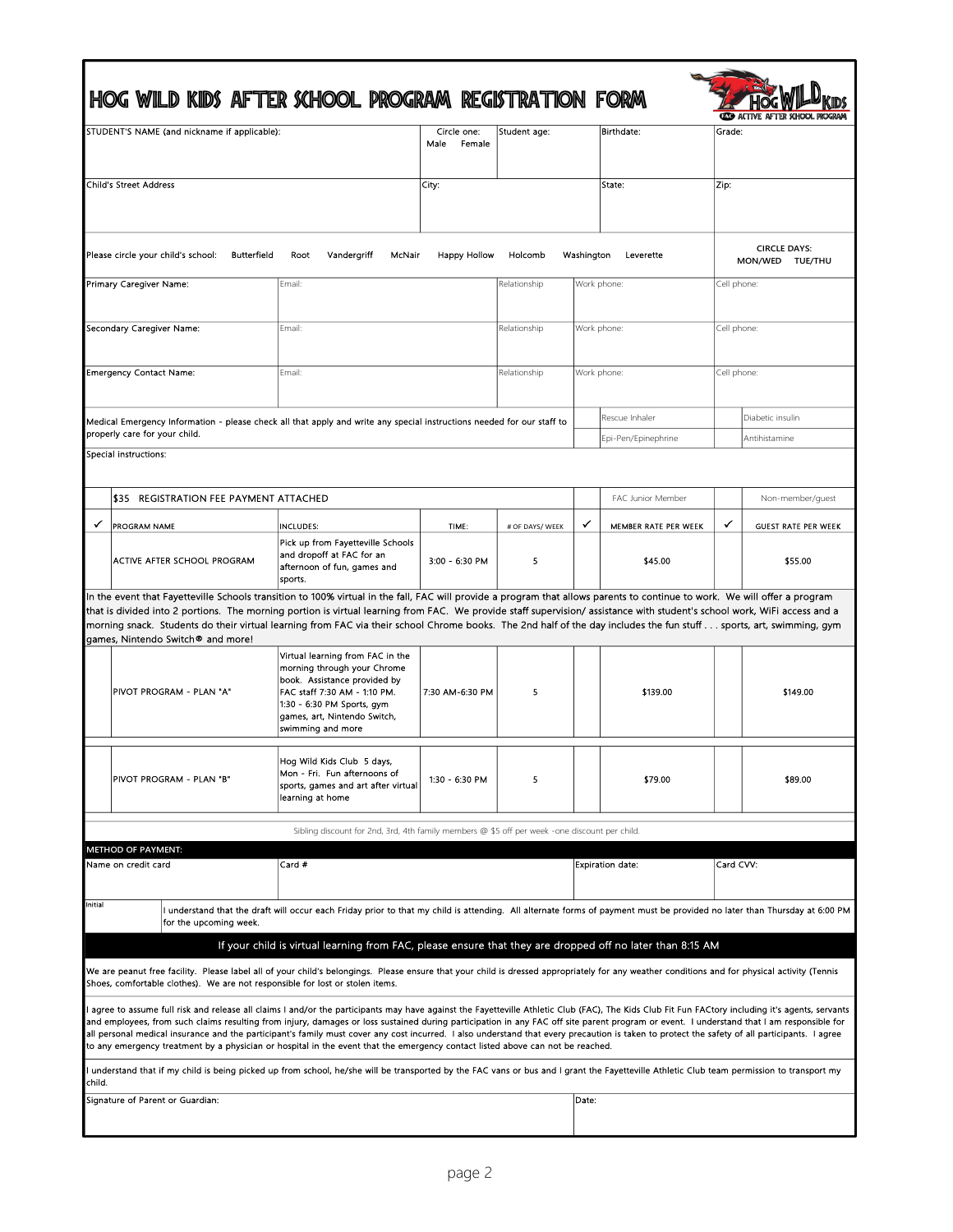



#### Mission Statement

On behalf of the Fayetteville Athletic Club (FAC), we would like to welcome you to the Kid's Fit Fun FACtory. Our goal is to nurture the development and growth of healthy children and families. We seek to offer young children a developmentally appropriate curriculum that focuses on each child's unique development while considering the needs and dynamics of the entire group. Experiences and activities will contribute to each child's age appropriate development. We strive to enrich children's lives through fitness concepts, positive social engagement, community service and educational concepts all while preparing them for a happy, healthy future. The following policies and procedures are designed to help your family become more familiar with our program. Please read these guidelines and return the attached form.

Admission Policies Kid's Fit Fun FACtory admits children of any race, religion or national origin. To ensure the most supportive setting possible, children with special needs and children with physical handicaps will be considered on an individual basis. Prior to enrollment, parents should meet with the Director and provide the staff with the results of any developmental or educational assessments.

#### *Arrival & Pick-up:*

- Unless otherwise specified, all students must arrive on time. Each student will be signed in by a parent or legal guardian, and then checked-in by FAC teacher/counselor.
- All children must be signed out by a designated parent or guardian each day. Please notify the Director in writing if someone other than a previously authorized adult will be picking up your child. We ask that every adult authorized to pick up a child bring a photo I.D. Also, if your child is to be absent, please call and notify the Director.
- Our goal is to maintain a positive relationship with the staff at each school. In order to pick your child up in a timely manner, we ask that you PLEASE contact us in advance, if you child is absent from school or will be absent from our FAC afterschool program. If we are waiting at the school, we will call the office to determine whether or not your child was absent. If your child is on a route where our van has multiple stops, calling and checking on your child will unfortunately make us late picking up at other schools. For this reason, failure to notify us in advance will be subject to an additional \$10 charge. This fee will be added to your next week's tuition.
- If your child remains at FAC longer than 10 min past their scheduled pick up without prior arrangements a \$5.00 charge followed by a \$25/15min charge will be applied and payment is expected at pick up. If a child remains at FAC for over 1 hour past their scheduled time without notifying the Director, or we are unable to contact the parent or other authorized adult, we are required to notify Social Services. Remember that your child as well as our staff worries about you when you are late!

#### *Meals & Snacks:*

- Snacks will be provided by FAC in accordance with USDA and DHS guidelines.
- If you child has allergies to specific foods, we will work with you to provide appropriate snacks
- You are required to provide a nutritious lunch that includes all food groups. Preschool students are required to have a liquid milk or milk substitute available every day.
- FAC is a PEANUT FREE FACILITY. Please double check pre-packaged lunches (Lunchables) for peanut products. Peanut items will be thrown away, and if a replacement item is necessary you will be charged for any item provided by FAC.
- For sanitary purposes, please pack all lunches in an insulated lunch box and a refillable drink container labeled with child's name.

#### *Medications:*

- If your child has prescribed medication that must be administered during the hours of their program, please arrange with the Program Director prior to the beginning of camp. Only non-temporary medications will be administered.
- Medication must be kept in lock box at facility and taken home at end of each day. Medications will only be accepted if accompanied by doctor detailed instructions, and medication release form signed by parent/guardian.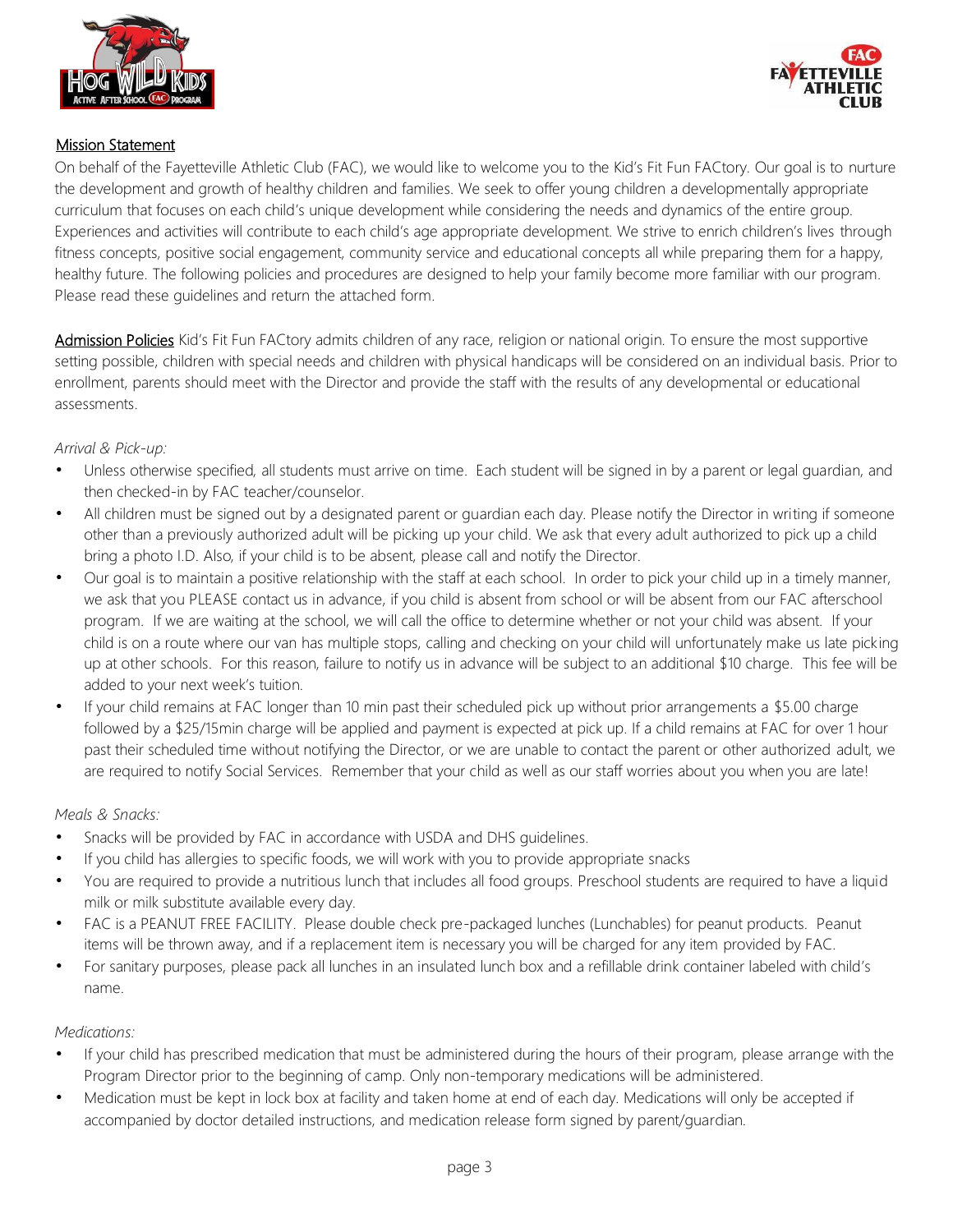#### *Accidents & Incidents:*

- We use two forms in the Kids Fit Fun FACtory to notify parents of injuries. Accident Forms are used for unintentional events requiring first aid. Incident Forms are used when one child hurts another child, or for other behavioral incidents. We will NOT give out the name of any other child(ren) involved in an accident or incident.
- If the injury is serious in nature requiring more than basic first aid, we will call emergency medical services.

#### *Behavior Guidance Policy:*

- Discipline shall be individualized and consistent for each child. It shall be appropriate to the child's level of understanding and directed toward teaching the child acceptable behavior and self-control.
- Physical Punishment SHALL NOT be administered to children, by staff or parents.
- The length of time a child is placed in Time-Out shall not exceed one minute per year of child's age.
- The following methods of behavior guidance are practiced:
	- Praise Clear Guidance Redirection Time-Out
- For the well-being and safety of ALL children there will be NO tolerance for physical violence or bullying (verbal or physical).
- If a child does not respond to redirection or clear guidance, the child will be written up using an Incident Form. Physical Incidents will immediately be written up.
- If the behavior does not improve the parent will be contacted. Then the following procedure will be followed. 1<sup>st</sup> – Written Warning (Incident Form)

2<sup>nd</sup>—Parent/Guardian Conference, Loss of Special Event Privilege

3<sup>rd</sup>—Suspension to be determined by Director

4<sup>th</sup>—Expulsion from Program

Please review this policy with your child. Thank you in advance for supporting our program in ensuring we put the safety and welfare of the children first and foremost.

#### *Electronics Policy:*

• All FACtory programs are electronics free. Children are not permitted to have cell phones, Ipods (MP3 Players), gaming devices, etc. while they are participating. We ask that you leave ALL valuables at home; FAC is not responsible for lost, damaged, or stolen items. There is a "Lost & Found" located in the Kids FACtory locker rooms and, in the main club for your convenience in retrieving lost items. These items will be donated/discarded in a timely manner.

#### *Arkansas Department of Human Services (DHS):*

- FAC's Kids Fit Fun FACtory Summer Camps, After School, & Jump Start Programs are licensed by DHS, and adhere strictly to all licensing requirements.
- Mandated Reporter—It is a requirement of DHS that any signs of suspected child abuse be reported to the Division of Children and Family Services (DCFS). If an employee suspects any child abuse or neglect he/she is required to file a report and call the Crimes Against Children Hotline at 1-800-482-5964. The proper authorities will then intervene and conduct an investigation. Our licensing also stipulates that any staff member or child enrolled in the licensed program may be subject to an interview by DHS officials.
- All children who enter the program are subject to backpack searches per DHS regulations. Backpacks are not allowed in our preschool age programs.
- FAC hires only qualified staff over the age of 18, drivers are required to be 25 or older. We perform background checks on all employees working in licensed programs. Staff members will be certified in CPR and First Aid and must complete 15 hours of professional development annually.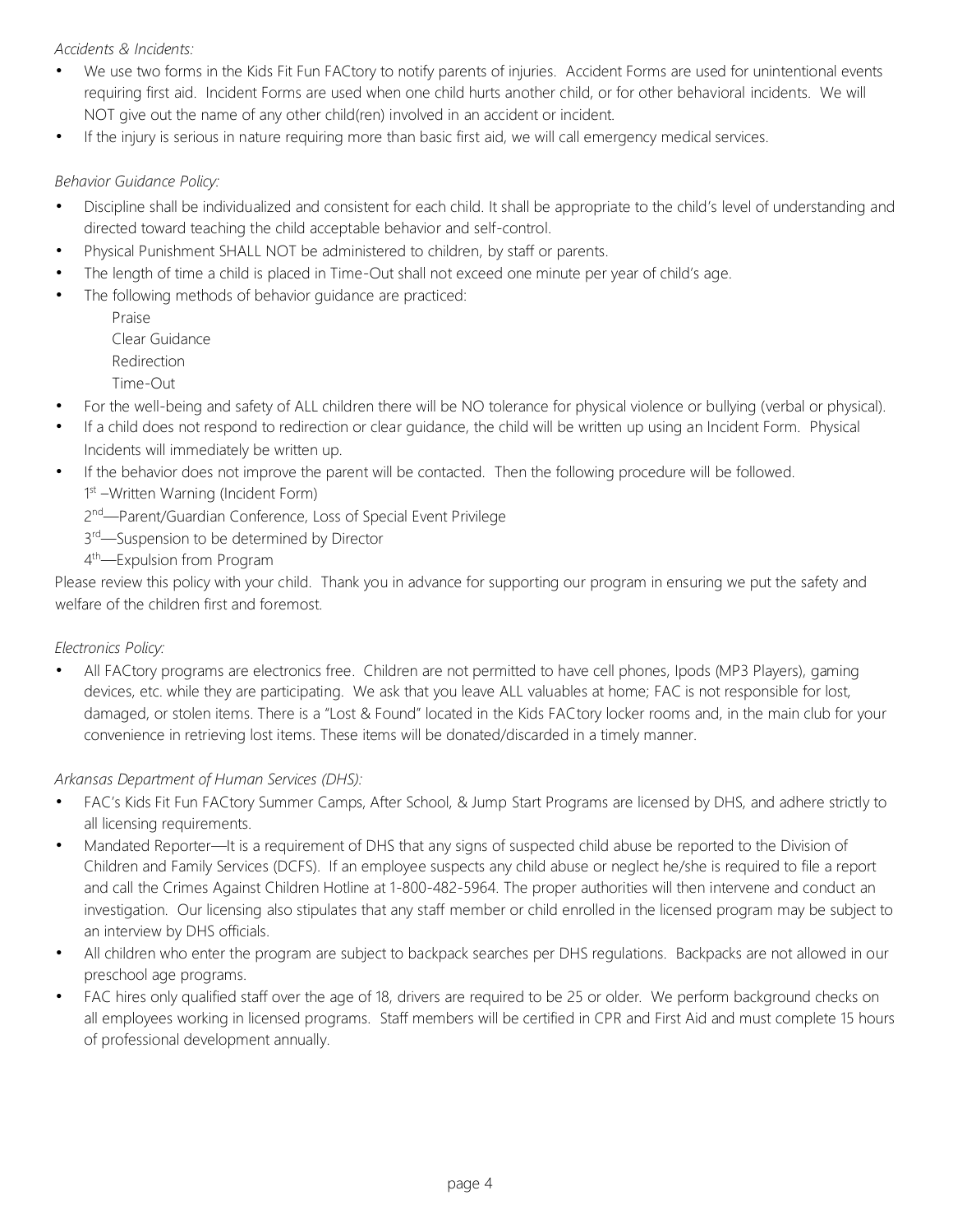

## **SCHOOL YEAR 2020 - 2021**

| Age: |  | Grade: |  |
|------|--|--------|--|
|------|--|--------|--|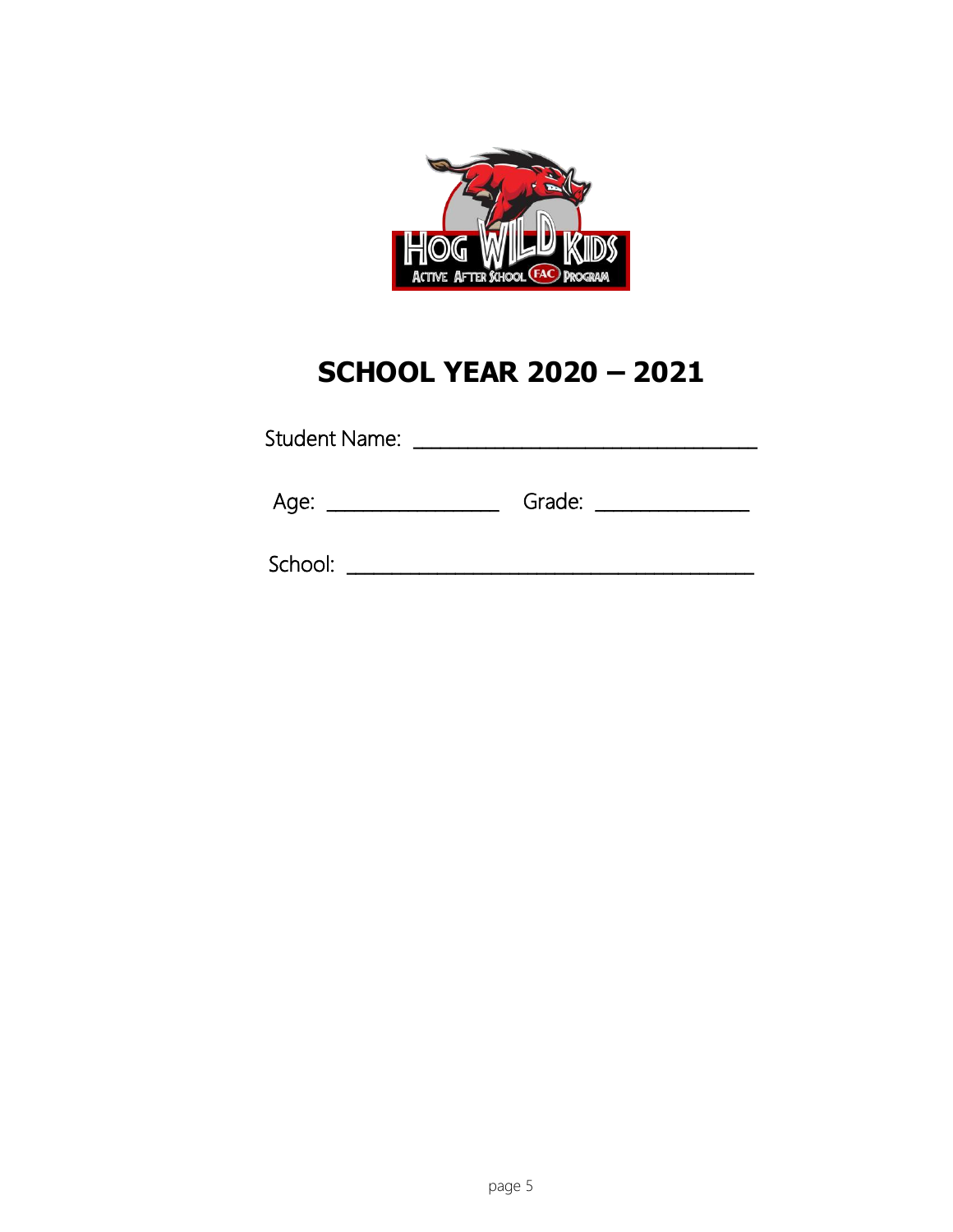

### AUTOMATIC PAYMENTS AUTHORIZATION AGREEMENT Debit/ Credit Card

I, **I** and the Fayetteville Athletic

Club to initiate debit entries and to initiate, if necessary, credit entries and adjustments for any debit entries in error to my (our) account indicated below and the financial institution named below, to credit and/or debit the same to such account.

This authority is to remain in full force and effect for the school year beginning August 1 2019 – June 7, 2020 and until Fayetteville Athletic Club has received written notification from me (or either of us) of our 60 day cancellation. I understand that my account will continue to be drafted during the 60-day cancellation period.

\_\_\_\_\_\_\_\_\_\_\_\_\_\_\_\_\_\_\_\_\_\_\_\_\_\_\_\_\_\_\_\_\_\_\_\_\_\_\_ \_\_\_\_\_\_\_\_\_\_\_\_\_\_\_\_\_\_\_\_\_\_\_\_\_\_\_\_\_\_\_\_\_\_

Name on Card Card Card Number

VISA MC AMEX DISC \_\_\_\_\_\_\_/\_\_\_\_\_\_\_\_\_ \_\_\_\_\_\_\_\_\_\_\_\_\_ visa MC AMEX DISC <br>
Card type (circle one) Card type (circle one) **Expiration date** 3 or 4 digit code

Email address **Primary phone number** Primary phone number

Signature Date

NOTE: The weekly amount will be drafted each Friday for the following week of After School.

\_\_\_\_\_\_\_\_\_\_\_\_\_\_\_\_\_\_\_\_\_\_\_\_\_\_\_\_\_\_\_\_\_\_\_\_\_\_ \_\_\_\_\_\_\_\_\_\_\_/\_\_\_\_\_\_\_\_\_\_\_/\_\_\_\_\_\_\_\_\_\_\_\_

 $\frac{1}{2}$  ,  $\frac{1}{2}$  ,  $\frac{1}{2}$  ,  $\frac{1}{2}$  ,  $\frac{1}{2}$  ,  $\frac{1}{2}$  ,  $\frac{1}{2}$  ,  $\frac{1}{2}$  ,  $\frac{1}{2}$  ,  $\frac{1}{2}$  ,  $\frac{1}{2}$  ,  $\frac{1}{2}$  ,  $\frac{1}{2}$  ,  $\frac{1}{2}$  ,  $\frac{1}{2}$  ,  $\frac{1}{2}$  ,  $\frac{1}{2}$  ,  $\frac{1}{2}$  ,  $\frac{1$ 

| Name(s) of Child(ren) Attending: |  |
|----------------------------------|--|
|----------------------------------|--|

School Name: \_\_\_\_\_\_\_\_\_\_\_\_\_\_\_\_\_\_\_\_\_\_\_\_\_\_\_\_\_\_\_\_\_\_\_\_\_\_\_\_\_\_\_\_\_\_\_\_\_\_\_\_\_\_\_\_\_\_\_\_\_\_\_\_\_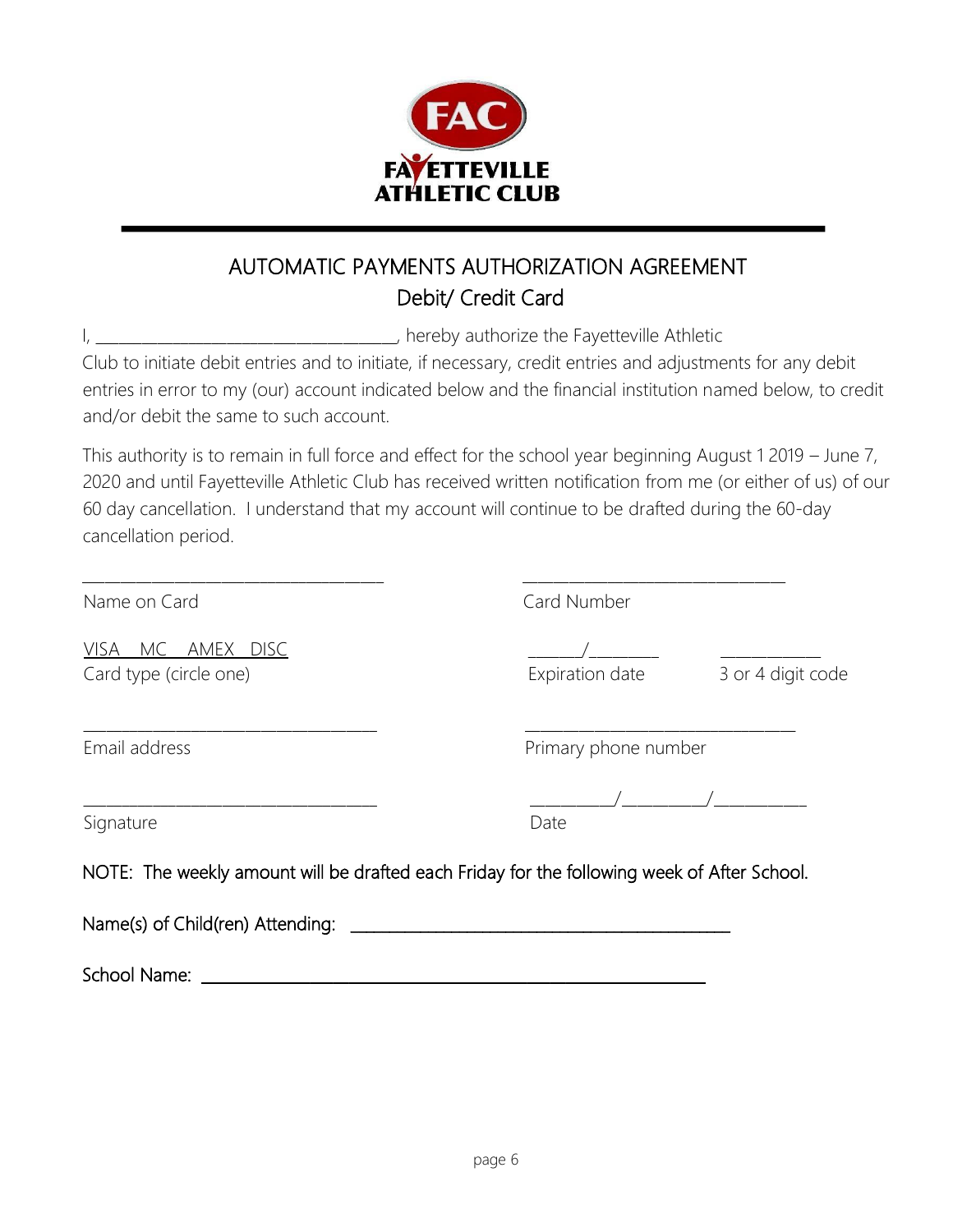| CHILD PERSONAL DATA SHEET 2020-2021 SCHOOL YEAR                 |       |             |      |                                                                     |       |               |           |  |  |
|-----------------------------------------------------------------|-------|-------------|------|---------------------------------------------------------------------|-------|---------------|-----------|--|--|
| Date of enrollment:                                             | month | day         | year | Date of discharge:                                                  | month | day           | year      |  |  |
| Child's Name:                                                   |       |             |      | Date of birth:                                                      | month | day           | year      |  |  |
| Primary Caregiver Name:                                         |       |             |      | Relationship to child:                                              |       |               |           |  |  |
| Home Address:                                                   |       |             |      | City                                                                |       | State         | Zip       |  |  |
| Cell Phone:                                                     |       | Work Phone: |      | Email:                                                              |       |               |           |  |  |
| Place of employment:                                            |       |             |      | Work hours:                                                         |       |               |           |  |  |
| Secondary Caregiver Name:                                       |       |             |      | Relationship to child:                                              |       |               |           |  |  |
| Home Address:                                                   |       |             |      | City                                                                |       | State         | Zip       |  |  |
| Cell Phone:                                                     |       | Work Phone: |      | Email:                                                              |       |               |           |  |  |
| Place of employment:                                            |       |             |      | Work hours:                                                         |       |               |           |  |  |
|                                                                 |       |             |      | <b>EMERGENCY CONTACT INFORMATION</b>                                |       |               |           |  |  |
| Name of person to call if parents can not be reached            |       |             |      | Relationship to the child                                           |       |               |           |  |  |
| Home Address:                                                   |       |             |      | City                                                                |       | State         | Zip       |  |  |
| Cell Phone:                                                     |       | Work Phone: |      | Home Phone:                                                         |       |               |           |  |  |
| Is this person authorized to take the child from FAC? CHECK ONE |       |             |      | <b>YES</b>                                                          |       |               | <b>NO</b> |  |  |
|                                                                 |       |             |      | LIST ALL OTHER ADULTS WHO ARE AUTHORIZED TO TAKE THE CHILD FROM FAC |       |               |           |  |  |
| <b>NAME</b>                                                     |       |             |      | PHONE #                                                             |       | RELATIONSHIP: |           |  |  |
| <b>NAME</b>                                                     |       |             |      | PHONE #                                                             |       | RELATIONSHIP: |           |  |  |
| <b>NAME</b>                                                     |       |             |      | PHONE #                                                             |       | RELATIONSHIP: |           |  |  |
| DAYS ATTENDING (CIRCLE): MON TUE<br>THU<br><b>WED</b><br>FRI    |       |             |      | <b>SCHOOL PICK UP:</b>                                              |       |               |           |  |  |
|                                                                 |       |             |      | SIBLINGS NAMES AND AGES                                             |       |               |           |  |  |
| SIBLING NAME                                                    |       |             | AGE  | SIBLING NAME                                                        |       | AGE           |           |  |  |
| SIBLING NAME                                                    |       |             | AGE  | SIBLING NAME                                                        |       | AGE           |           |  |  |
| SIBLING NAME                                                    |       |             | AGE  | SIBLING NAME                                                        |       | AGE           |           |  |  |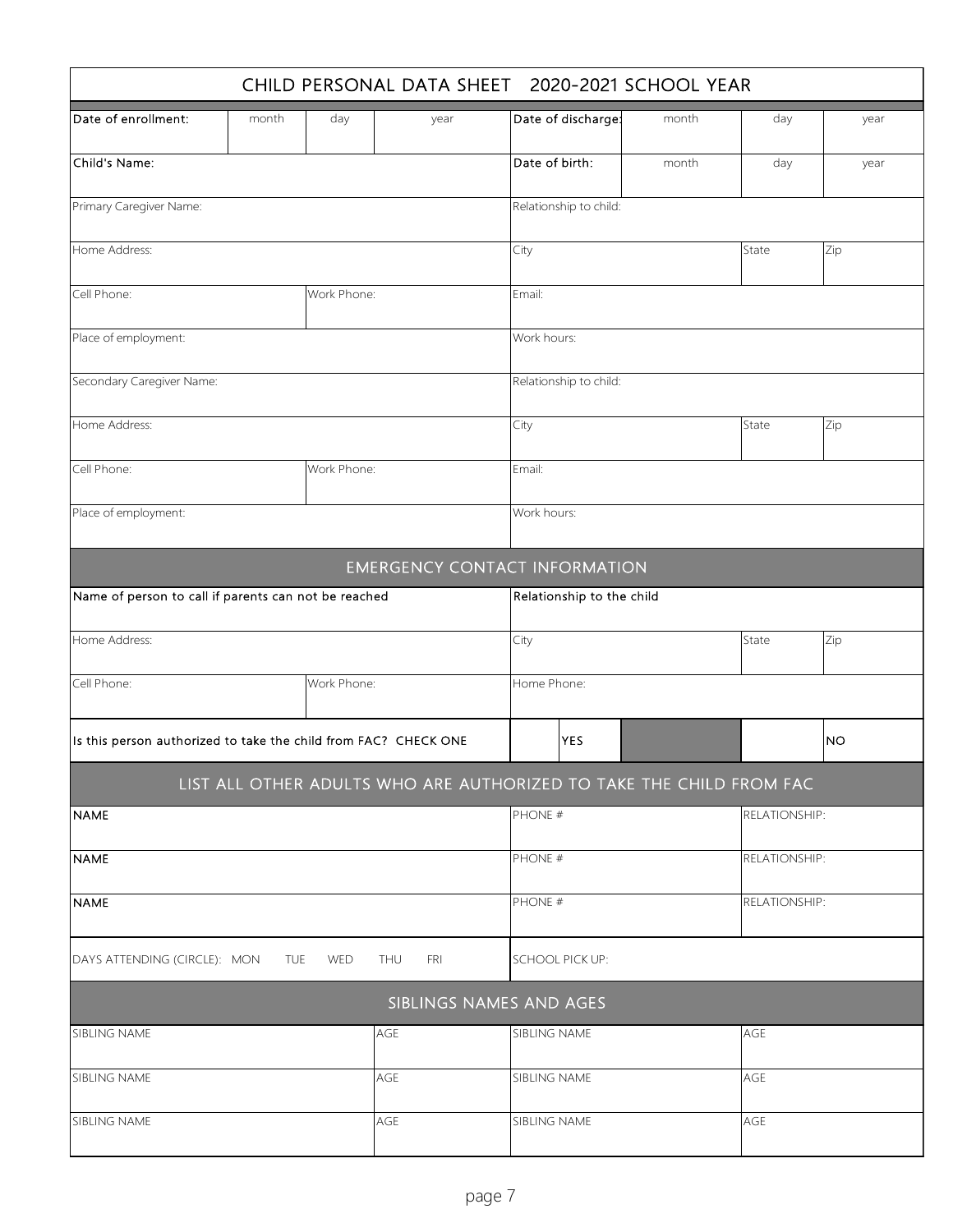|                                                                                                                                 |            |           | <b>MEDICAL INFORMATION</b>                                                                              |                    |                  |                  |            |           |
|---------------------------------------------------------------------------------------------------------------------------------|------------|-----------|---------------------------------------------------------------------------------------------------------|--------------------|------------------|------------------|------------|-----------|
| Child's Name:                                                                                                                   |            |           |                                                                                                         |                    |                  | Date of birth:   |            |           |
|                                                                                                                                 |            |           |                                                                                                         |                    |                  |                  |            |           |
|                                                                                                                                 |            |           | If child is to receive specific medication while in our program, please fill out attached required form |                    |                  |                  |            |           |
| ALLERGIES:                                                                                                                      |            |           |                                                                                                         | <b>MEDICATIONS</b> |                  |                  | EPI PEN?   |           |
|                                                                                                                                 |            |           |                                                                                                         |                    |                  |                  |            |           |
| PHYSICAL OR EMOTIONAL CONCERNS YOUR CHILD MAY HAVE:                                                                             |            |           |                                                                                                         |                    |                  |                  |            |           |
|                                                                                                                                 |            |           |                                                                                                         |                    |                  |                  |            |           |
| OTHER CONDITIONS OR COMMENTS                                                                                                    |            |           |                                                                                                         |                    |                  |                  |            |           |
| SPECIAL FOOD NEEDS/RESTRICTIONS:                                                                                                |            |           |                                                                                                         |                    | PRESCRIBED DIET: |                  |            |           |
|                                                                                                                                 |            |           |                                                                                                         |                    |                  |                  |            |           |
|                                                                                                                                 |            |           | <b>MEDICAL HISTORY</b>                                                                                  |                    |                  |                  |            |           |
| <b>NAME</b>                                                                                                                     | <b>YES</b> | <b>NO</b> | <b>NAME</b>                                                                                             | <b>YES</b>         | <b>NO</b>        | <b>NAME</b>      | <b>YES</b> | <b>NO</b> |
| Measels                                                                                                                         |            |           | Mumps                                                                                                   |                    |                  | German Measels   |            |           |
| Chicken Pox                                                                                                                     |            |           | Whooping Cough                                                                                          |                    |                  | Positive TB Test |            |           |
| Defective Heart                                                                                                                 |            |           | Sun Sensitivity                                                                                         |                    |                  | Feinting spells  |            |           |
| Frequent Ear Infection                                                                                                          |            |           | Frequent Throat Infection                                                                               |                    |                  | Frequent Colds   |            |           |
| <b>Diabetes</b>                                                                                                                 |            |           | ADD/ADHD                                                                                                |                    |                  | Temper Tantrums  |            |           |
|                                                                                                                                 |            |           | <b>CONSENT</b>                                                                                          |                    |                  |                  |            |           |
| Child's Physician or Emergency Treatment Facility:                                                                              |            |           |                                                                                                         | Phone #            |                  |                  |            |           |
|                                                                                                                                 |            |           |                                                                                                         |                    |                  |                  |            |           |
| <b>Street Address</b>                                                                                                           |            |           |                                                                                                         | City               |                  |                  | State      | Zip       |
|                                                                                                                                 |            |           |                                                                                                         |                    |                  |                  |            |           |
|                                                                                                                                 |            |           |                                                                                                         |                    |                  |                  |            |           |
| Hospital Emergency Room choice is:                                                                                              |            |           |                                                                                                         |                    |                  |                  |            |           |
|                                                                                                                                 |            |           |                                                                                                         |                    |                  |                  |            |           |
|                                                                                                                                 |            |           |                                                                                                         |                    |                  |                  |            |           |
|                                                                                                                                 |            |           |                                                                                                         |                    |                  |                  |            |           |
|                                                                                                                                 |            |           | ___________, mother/father/guardian (circle one) of _____________________________, do hereby give       |                    |                  |                  |            |           |
| my consent to the Director fo the Child Care Facility, or his/her representative, for said child to receive medical or surgical |            |           |                                                                                                         |                    |                  |                  |            |           |
| aid as may be deemed necessary and expedient by a duly licensed or recognized physician or surgeon in case of                   |            |           |                                                                                                         |                    |                  |                  |            |           |
| emergency when parent/guardian can not be reached. Consent is also given for the Director or his duly appointed                 |            |           |                                                                                                         |                    |                  |                  |            |           |
| representative to transport said child for emergency medical treatment, if the parents cannot be reached.                       |            |           |                                                                                                         |                    |                  |                  |            |           |
|                                                                                                                                 |            |           |                                                                                                         |                    |                  |                  |            |           |
|                                                                                                                                 |            |           |                                                                                                         |                    |                  |                  |            |           |
| Signature:                                                                                                                      |            |           |                                                                                                         | Date:              |                  |                  |            |           |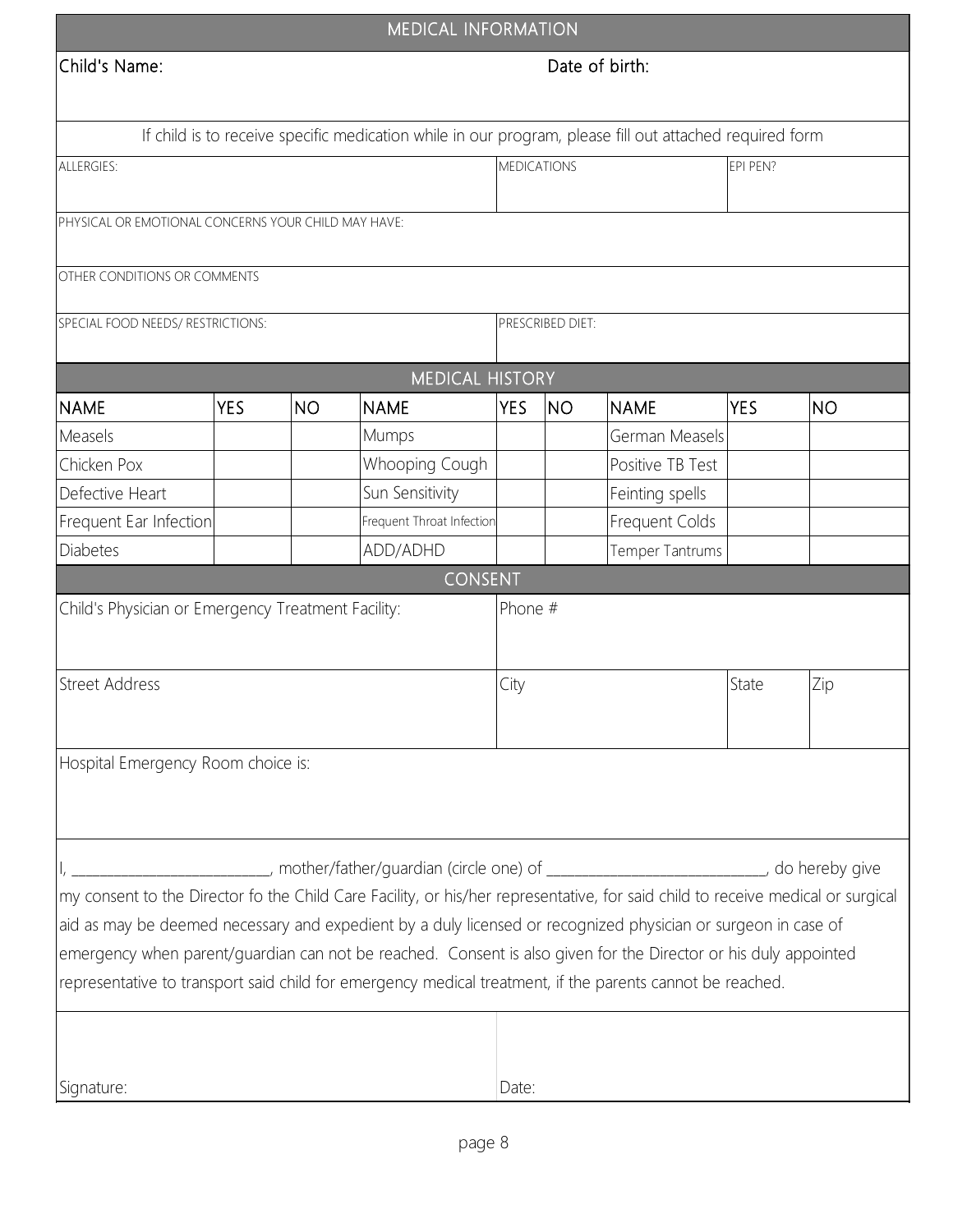#### CONSENT

I hereby give \_\_\_\_\_\_(initials)/ do not give \_\_\_\_\_\_\_ (initials) the Director of the Child Care Facility or his/her appointed representative permission to give my child \_\_\_\_\_\_\_\_\_\_\_\_\_\_\_\_\_\_\_\_\_\_\_\_\_\_\_\_\_ (child's name) Acetaminophen. I understand I will be notified if the medication has been administered.

Parent/guardian signature:

I hereby give \_\_\_\_\_\_(initials)/ do not give \_\_\_\_\_\_\_ (initials) the Director of the Child Care Facility or his/her appointed representative permission to use sunscreen in permitable weather. This is in accordance with DHS minimum licensing requirementss: DCCECE/ child Care Licensing Unit 1100. 1101.17 I understand I will be notified if that medication has been administered.

CONSENT

Parent/guardian signature:

ACKNOWLEDGEMENT

This statement of verification that I have been informed that child care licensing/ child maltreatment investigators and/or law enforcement may possibly interview my child for the purpose of determining licensing compliance or for investigative purposes. This is in accordance with Minimum Licensing Requirements DCCECE/ Child Care Licensing Unit: 200.2014

Parent/guardian signature:

#### ACKNOWLEDGEMENT

Date: This is to acknowledge that I have received and will comply with the rules as stated in the Kids Fit Fun FACtory Parent Handbook Parent/guardian signature:

| ACKNOWLEDGEMENT                                                                        |       |
|----------------------------------------------------------------------------------------|-------|
| This is to acknowledge that I have informed of the behavior guidance policy practices. |       |
| Parent/guardian signature:                                                             | Date: |

#### ACKNOWLEDGEMENT

I, the parent/guardian of this child, understand that I may ask for a conference with the caregivers as needed.

Parent/guardian signature: Date: Date: Date: Date: Date: Date: Date: Date: Date: Date: Date: Date: Date: Date: Date: Date: Date: Date: Date: Date: Date: Date: Date: Date: Date: Date: Date: Date: Date: Date: Date: Date: Dat

Date:

Date:

Date: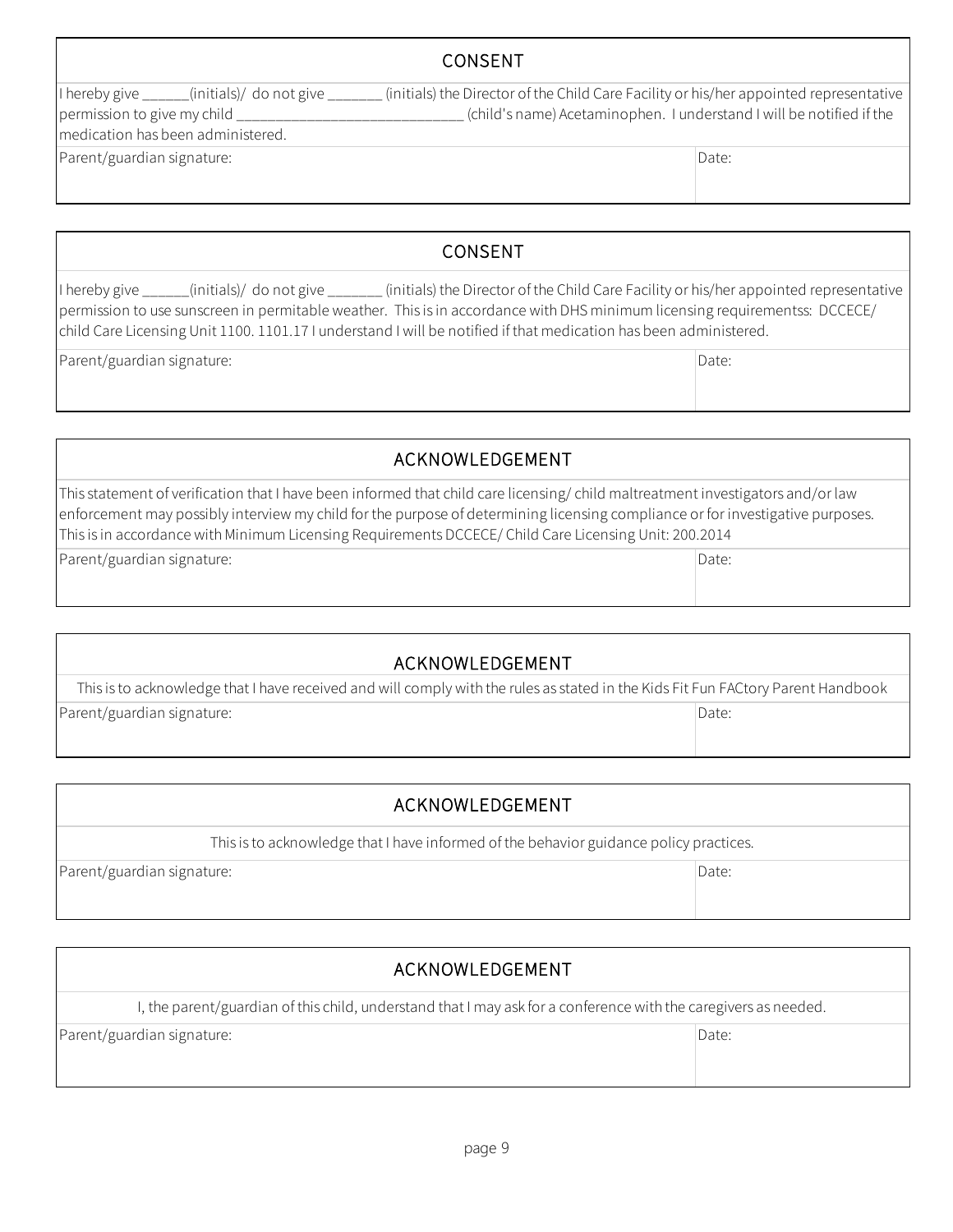#### ACKNOWLEDGEMENT

I, \_\_\_\_\_\_\_\_\_\_\_\_\_\_\_\_\_\_\_\_\_\_\_\_\_\_\_\_\_\_\_\_\_\_\_\_\_\_\_\_\_\_\_\_\_\_\_\_, verify that these forms are complete in their entirety.

Parent/guardian signature:

Date:

### DISCIPLINE POLICY

The discipline policy of the Fayetteville Athletic Club, Kids Fit Fun FACtory will be that any time a child's behavior jeopardizes the safety of him/herself, others or is acting in a disruptive manner, the child will be removed from their class/group/program. The Kids FACtory uses a "timeout" to encourage good behavior. A child who takes a time out will be removed from the class/group/program participation and must sit alone quietly under staff supervision for one minute for each year of age. After the second offense, another time out will be given. Following a third offense, the child will be sent home for the remainder of the day. The parents/guardians of the child will schedule an appointment with the Director and/or teacher's to discuss and review the problem. Continuous or more serious behavioral problems may result in removal from the Kids FACtory program

|                            | , the parent/guardian of _                          | , have read and understand |
|----------------------------|-----------------------------------------------------|----------------------------|
|                            | and agree with, the Kids FACtory Discipline Policy. |                            |
| Parent/guardian signature: |                                                     | Date:                      |

#### BILLING POLICY

Kids FACtory programs will not admit a participant without Payment Agreement and Registration forms completed by the bill payer and all necessary program registration fees paid. Each program may have separate and different fees/policies. Program costs are not affected with children cancel or miss days for which they are registered. The only exception to this rule is if a note is provided by a licensed Medical Doctor. Drop in days are only available during holidays, Spring Break and Christmas camp and children may attend only the days which they are registered and paid for in advance. Preschool and Afterschool is billed each Friday, for the upcoming week. Non-payment by due dates will result in the forfeit of the camper/student's space in the program. Summer Camp is billed each Wednesday for the upcoming week of camp. Due to the consistent demand for camp and for advanced planning, a deposit is required for each week to reserve the camper's place on the camp roll. The first week of camp is paid in full at the time of registration. Non-payment by the due dates will result in forfeiting the camper's space in the program and their space will be given to the next camper on the waiting list. FAC MEMBER DISCOUNTS ARE ONLY APPLICABLE IF THE CHILD HOLDS AN ACTIVE "JUNIOR MEMBERSHIP." FAC discounts are void and additional charges will occur if the Junior Membership is cancelled during the time of camp, preschool or afterschool attendance. The non-member rate will be charged to your account retroactively. Changes or cancellationsin any registration must be made in writing to the Director. This does not guarantee a refund or credit of payments that have been made or cancellation of any outstanding balance(s). A \$25 fee will be charged for any returned payments. Any future payments, after a returned payment, must be paid by cash or money order. Failure to consistently comply with payment procedures will result in the suspension of the participant. Non-payment after 60 days of the service date may be subject to turning the balance over to a collection agency. Fayetteville Athletic Club accepts cash, money order, checks, VISA, Master Card, Discover and American Express. FAC will not accept any temporary checks. Monthly auto draft & FAC club account charge is not available for weekly payments of camp, preschool or afterschool. For your convenience, a weekly draft will be set up on a credit/debit card. Parents may authorize camp participants to charge the member account for additional items like items sold at the pool side snack bar or Cadence Cafe'.

I agree to abide by the Billing Policy that has been presented to me by the Fayetteville Athletic Club. I hereby acknowledge that all information provided by the undersigned, is accurate. I have read & understand the preceding prior to signing. I agree to the terms outlined above and I understand that this policy may change, based on the discretion of the FAC Billing Department or the Director.

Parent/guardian signature:

Date: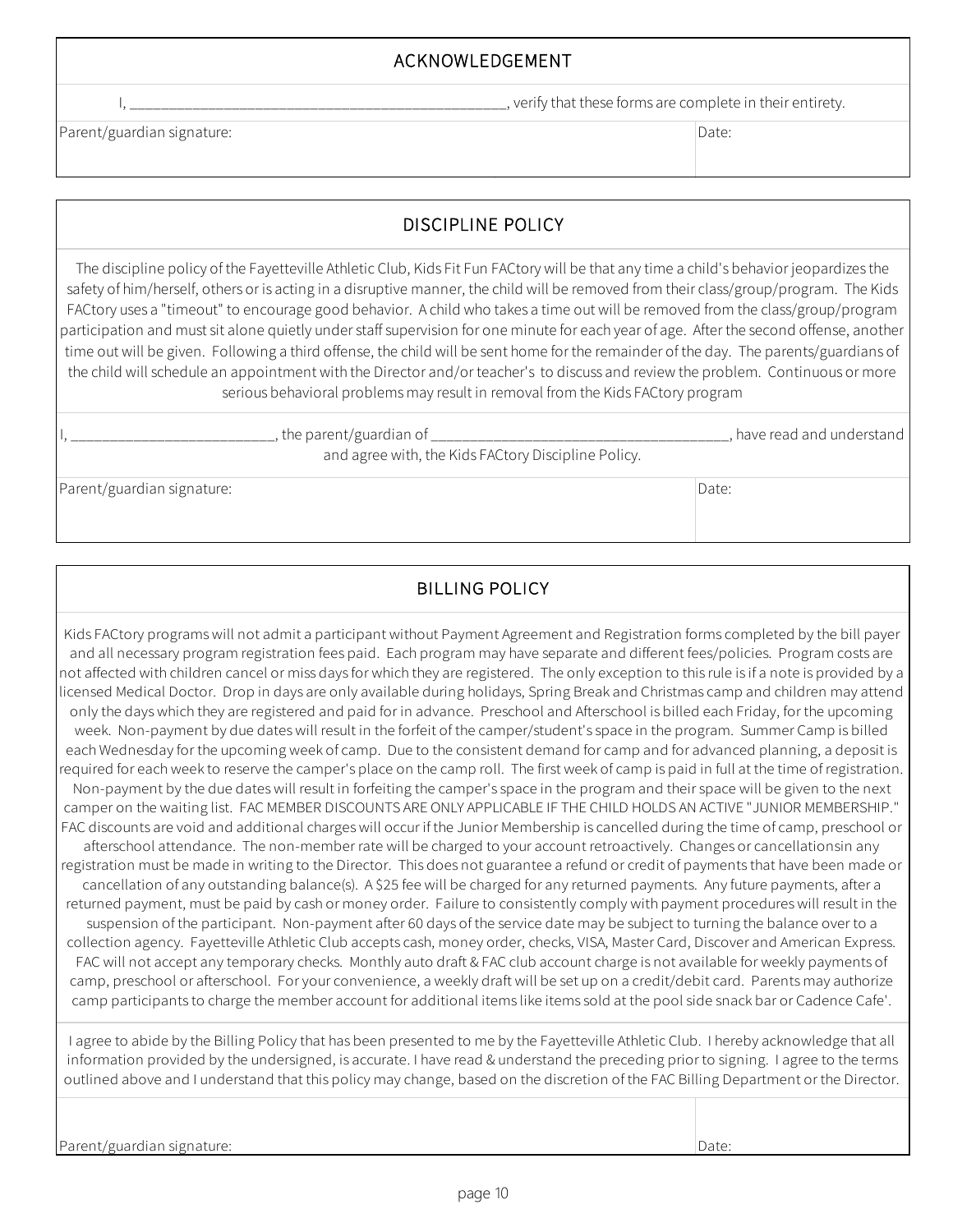#### FAYETTEVILLE ATHLETIC CLUB KID'S FACTORY WAIVER RELEASE STATEMENT

#### CHILD'S PRINTED NAME:

No child will be admitted into any FAC program if this form is not signed by a parent/legal guardian. By signing this form, you are releasling all claims for injury you or the participant might sustain through any of our programs. I agree to assume full risk and to waive, relinquish and release all claims I and/or the participant may have against, indemnify, hold harmless and defend the Fayetteville Athletic Club. This release includes FAC officers, agents, servants and employees from such claims resulting from injury, damages or loss sustained on account or participation in this FAC program or event. I understand that I am responsible for all personal insurance and the participant's family must cover any medical costs incurred. I also understand that every precaution is take to protect the safety of each participant. I agree to emergency treatment by a physician or hospital in the event that I, or the emergency contact listed can not be reached.

| Parent/guardian printed name: | Date: |
|-------------------------------|-------|
|                               |       |
| Parent/guardian signature:    |       |
|                               |       |